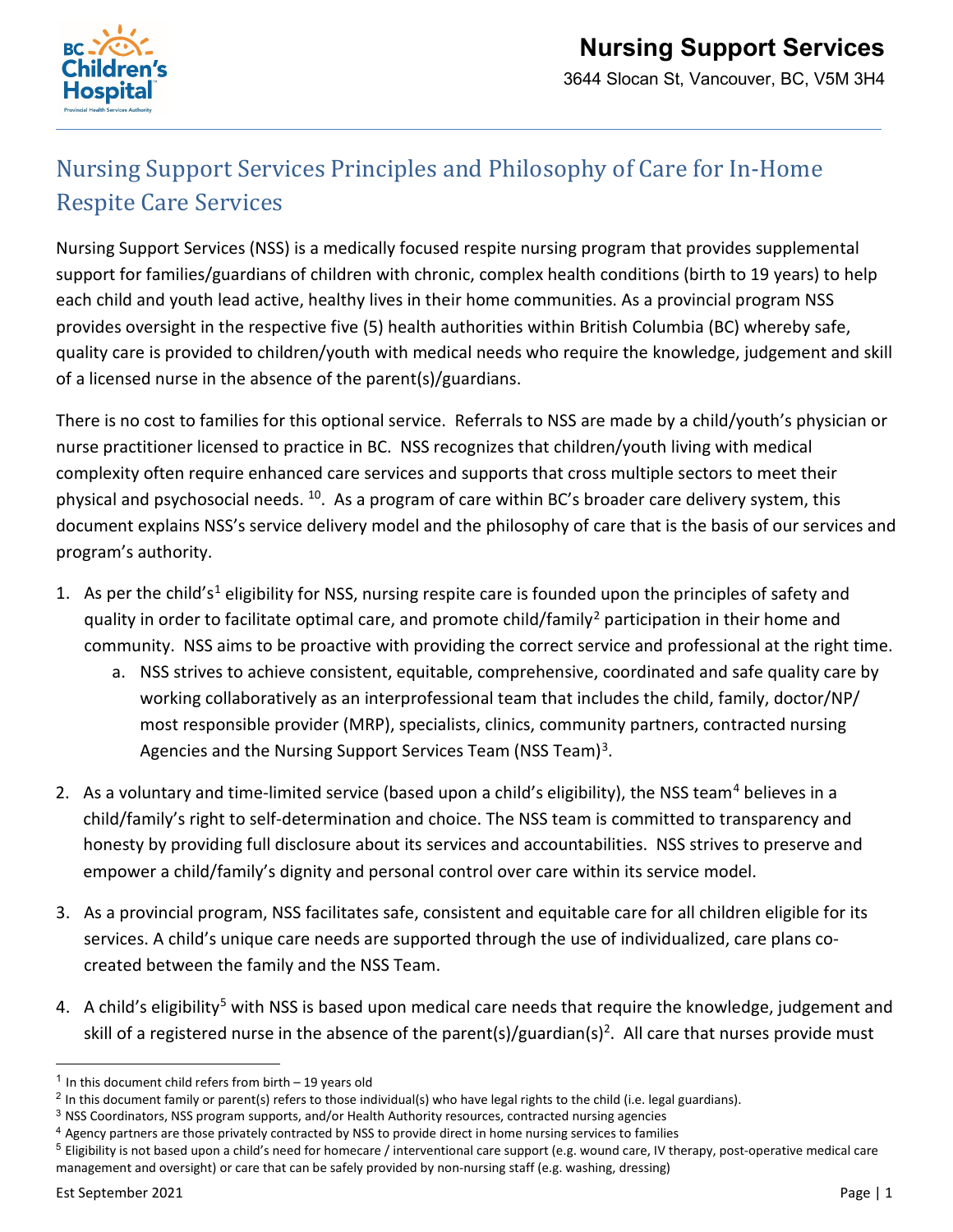

3644 Slocan St, Vancouver, BC, V5M 3H4

be in accordance with their professional and ethical standards of care, and specific to the child's eligibility for NSS. A nurse will provide holistic nursing care during a shift, but will not involve themselves with other non-nursing responsibilities pertaining to the family/home life such as meal making, laundry, medical appointments, groceries, child care, house cleaning etc.

- 5. NSS in-home nursing respite and/or in-school<sup>[6](#page-1-0)</sup> support is intended to provide families scheduled, intermittent rest/sleep/time away from the day-to-day medical care needs of a child with fragile and complex medical conditions. NSS hours are not in place to support a family<sup>2</sup> to go to work and/or school.
	- a. A family holds the overall responsibility for their child's care.
	- b. Nursing respite will be scheduled in accordance with a child's eligibility for services for those periods that require the knowledge, judgment and skill of a registered nurse.
	- c. As supplementary service to the care of the family, every family needs to have a back-up plan for their child's care/support outside of NSS (e.g. for a staffing sick call).
	- d. NSS is supplemental to a family's care of their child and therefore it is a requirement that the family is trained, prepared, capable and competent to provide all aspects of their child's care in the absence of and independent of nursing support.
		- i. Before a care plan can be put in place, a family needs to be competent<sup>[7](#page-1-1)</sup> in providing all aspects of care for their child as they are actively involved in participating in and communicating their child's ongoing care plan requirements.
		- ii. NSS offers respite care for medical care needs; nurses can only provide care that a family is also trained and capable of providing related to their child's medical complexity (example – administer prescribed medication and oral / tracheal tube suctioning).
		- iii. The NSS team is not responsible for providing education in the home for new care needs and/or equipment for the child.<sup>7</sup> It is the responsibility of the most responsible care provider such as Pediatrician, Family Physician, Nurse Practitioner and care team that initiated the new care needs and/or equipment to ensure that the family receives the appropriate training and support to care for their child at home/in community.
- 6. NSS respite hours are assigned to contract nursing Agencies and scheduled for time periods that are consistent with a child's eligibility for services which require medical care so a family can sleep/have time away<sup>[8](#page-1-2)</sup> from the continued medical surveillance<sup>10</sup> and nursing care<sup>9</sup> that a child with medical complexity has.
	- a. NSS promotes health and self-care with a focus on family's ability to sleep at night<sup>8</sup> so that they can better manage their own and their child's needs during the day.

<span id="page-1-2"></span>8 Maslow's hierarchy of human needs[; Kelty Mental Health Resource Centre -](https://keltymentalhealth.ca/healthy-sleep-habits) Healthy Sleep Habits

<span id="page-1-0"></span> $6$  In-school nursing support is intended for eligible children to actively participate in a curriculum sanctioned and supervised by the Ministry of Education and for those periods when a child receives instruction from an education professional;

<span id="page-1-1"></span> $7$  The NSS role could include reinforcing and supporting new aspects of care in the home, but first the family will have had to receive training/education from the most responsible health care professional/service (and validated for that knowledge) (E.g. Suctioning, O2 sat monitoring, tracheostomy and ventilation care etc.)

<span id="page-1-3"></span><sup>9</sup> Knowledge, judgement, skill of a registered nurse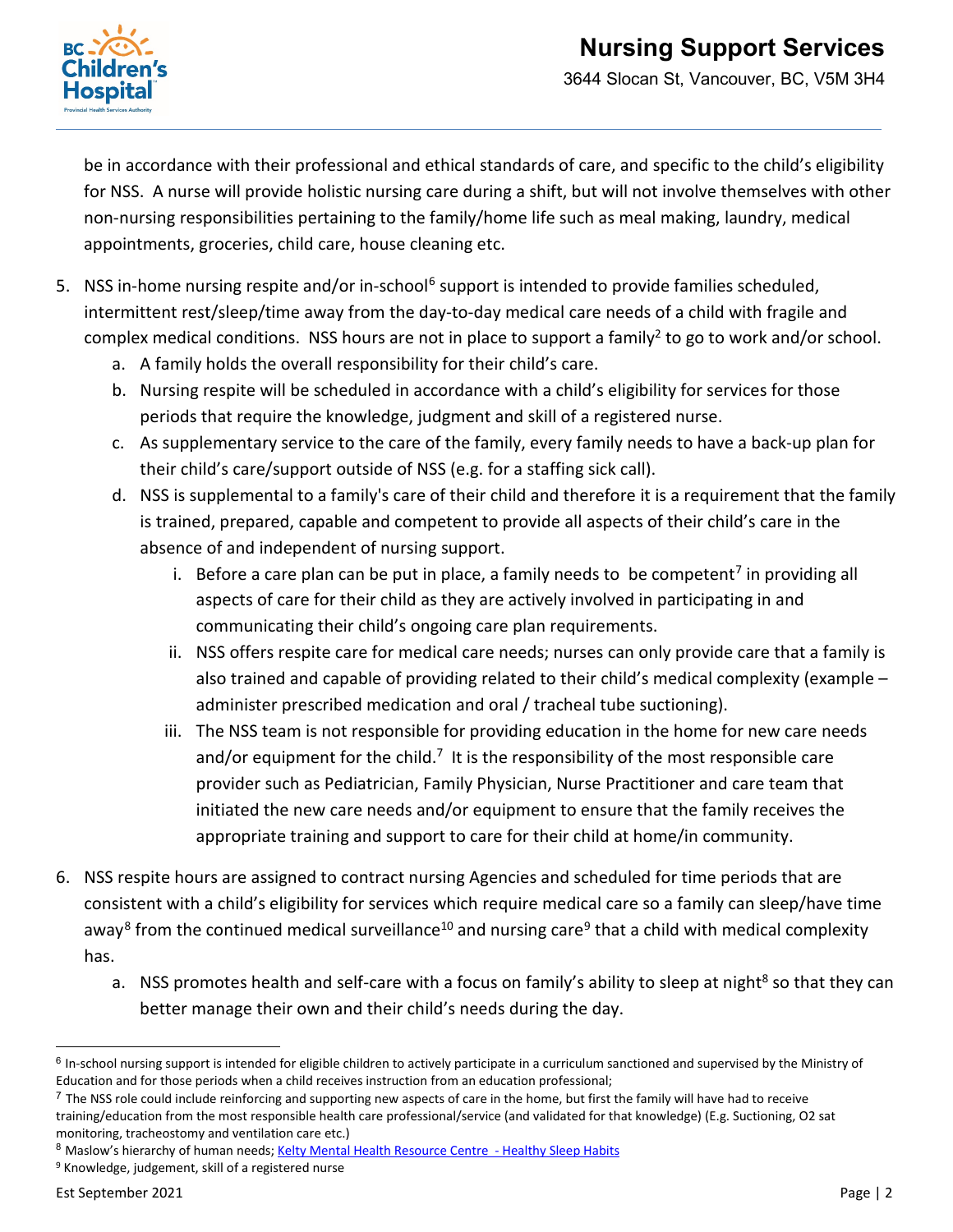

3644 Slocan St, Vancouver, BC, V5M 3H4

- b. NSS recognizes that with medically compromised children, families typically need to provide awake/overnight care<sup>[10](#page-2-0)</sup> to monitor their child and/or provide interventions, therefore, nighttime respite will be prioritized.
- c. NSS recognizes that medically compromised children are most at risk at night for safety issues<sup>[11](#page-2-1)</sup>. It is also the time where out-of-hours/after hours care and resources are less accessible, such as professionals with child specific/specialist knowledge required to advise a parent in need.<sup>[12](#page-2-2)</sup>
- d. If applicable, NSS in school<sup>6</sup> support hours are allocated and scheduled for the time periods that a child is actually attending school and requires medical care in this setting, the purpose for school respite being that a child is able to attend school and focus on learning. In addition, schools are not set up to provide specialized care that is required for children with medical complexity. School hours cannot be transferred to in-home support hours as they are separate; they are in place to support a child to be at school to engage in social interactions and academic development.
- 7. NSS believes in family integrated care<sup>[13](#page-2-3)</sup> and relies on family partnership and active participation by drawing from and/or building upon<sup>14</sup> family expertise, capacity, strengths and supporting family leadership in providing care for their child. As medical partners, NSS provides anticipatory, developmentally appropriate health related care and looks to support family empowerment within their normative parenting journey.
	- a. Care plans and support through NSS is intended to facilitate child focused care<sup>[15](#page-2-5)</sup> which is translated into the agency care plan (e.g. independent tracheostomy and vent care), and/or
	- b. To facilitate care provision (wherever possible) to an established routine and to support those aspects of care that can be safely provided by a non-nurse care providers, and/or
	- c. To anticipate and facilitate developmentally appropriate and service model transitions in a positive and safe manner (e.g. school, transition to adulthood).
- 8. NSS and contracted nursing Agencies are required to provide safe, respectful and appropriate working environments for their staff (guided by professional and legal requirements such as Work Safe BC<sup>16</sup>). Using open lines of respectful communication<sup>[17](#page-2-7)</sup>, the interprofessional team<sup>[18](#page-2-8)</sup> facilitates timely sharing of information regarding the child's care plan (as per consent).

<span id="page-2-0"></span> <sup>10</sup> [CAPHC National Complex Care Guideline 2018;](https://www.macpeds.com/documents/CAPHC%20National%20Complex%20Care%20Guideline%202018_final.pdf) Cohen, Eval. (March 25, 2021). *Reflections on the emergency of pediatric complex care in Canada.*  Paediatrics, Toronto SickKids.

<span id="page-2-1"></span><sup>&</sup>lt;sup>11</sup> E.g. implications of respiratory conditions; normal physiological/anatomical implications when in deep sleep; impact of ongoing sleep deprivation on parent, etc

<span id="page-2-2"></span> $12$  (Page, Hinton, Harrop & Vincent, 2020). [The challenges of caring for children who require complex medical care at home...](https://onlinelibrary.wiley.com/doi/epdf/10.1111/hex.13092)

<span id="page-2-3"></span><sup>&</sup>lt;sup>13</sup> The goal of FICARE is to truly embrace and fully embody the full scope of Patient and Family Centered Care; to facilitate partnership and collaboration. It counts on, values and incorporates the presence and active participation of family in the care of their child.<br><sup>14</sup> Drawing upon principals of shared trust and power; CAPHC National Complex Care Guideline

<span id="page-2-4"></span>

<span id="page-2-6"></span><span id="page-2-5"></span> $15$  This includes a child's transition to independence (as appropriate) founded upon their abilities, using child specific goal planning and integration <sup>16</sup> [CNA-CFNU Joint Statement Practice Environments;](https://www.cna-aiic.ca/%7E/media/cna/page-content/pdf-en/practice-environments-maximizing-outcomes-for-clients-nurses-and-organizations_joint-position-statement.pdf?la=en) [CNA-CFNU Joint Statement Workplace Violence & Bullying;](https://cna-aiic.ca/%7E/media/cna/page-content/pdf-en/Workplace-Violence-and-Bullying_joint-position-statement.pdf) [Work Safe BC Health and Safety;](https://www.worksafebc.com/en/health-safety)  [SafeCare BC](https://www.safecarebc.ca/)

<span id="page-2-7"></span><sup>17</sup> [PHSA Respectful Workplace Policy](http://shop.healthcarebc.ca/phsa/PHSAPOD/Human%20Resources/C-99-11-20204.pdf)

<span id="page-2-8"></span> $18$  The interprofessional team includes the child, family, and/or most responsible provider, clinics, community partners, nursing agencies and the Nursing Support Services Team2